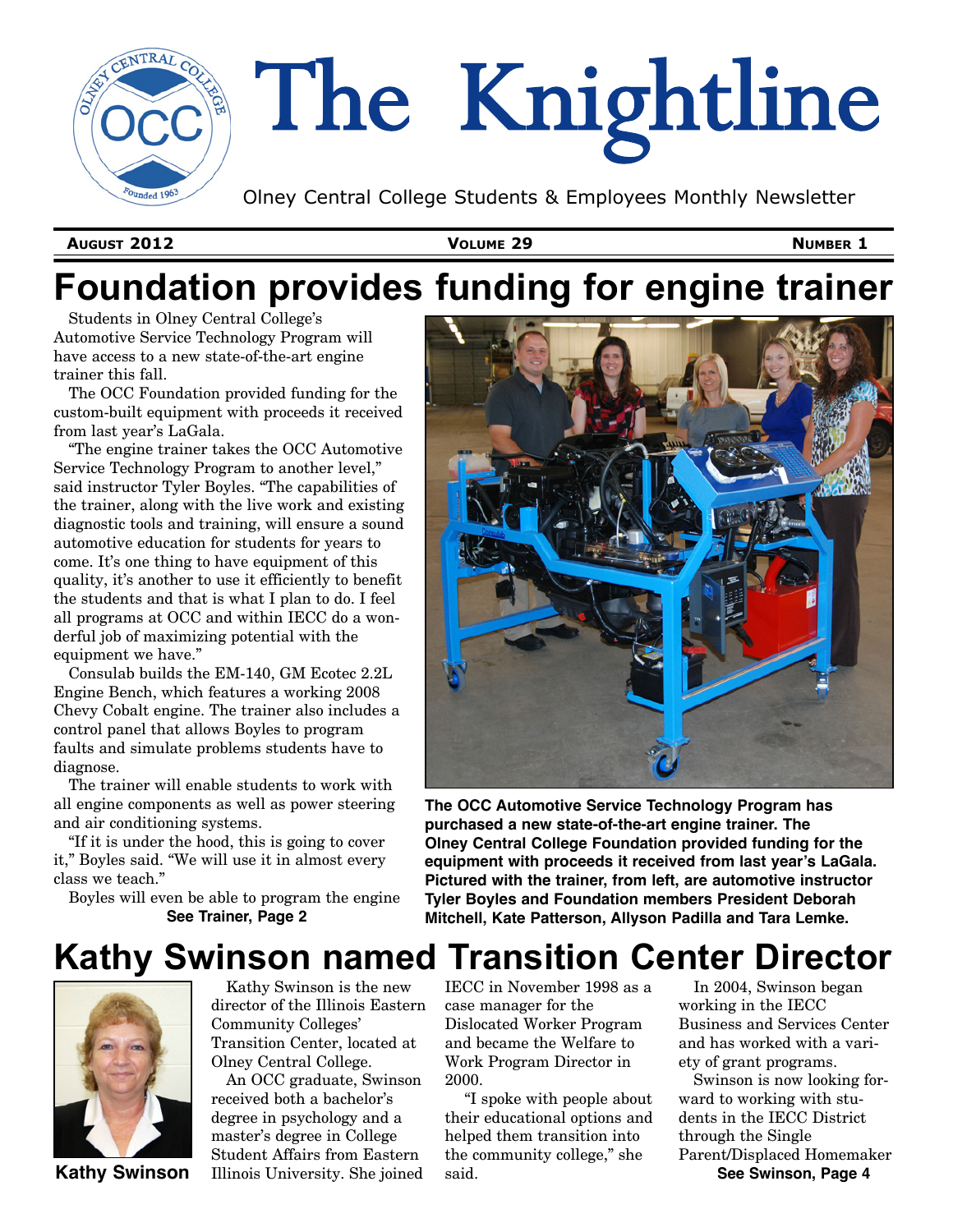# **Nursing applicants must take TEAS-V exam**

Students wishing to apply to the Illinois Eastern Community Colleges Associate Degree Nursing and Practical Nursing Certificate programs for Fall 2013 must take the Test of Essential Academic Skills Version 5 (TEAS-V®) exam to be accepted into the program.

The exam may be taken twice between Feb. 16, 2012 and Feb. 15, 2013 for the ADN program and April 16, 2012 through April 15, 2013 for

the PNC program. In order to be ranked, students must have an adjusted individual test score at the proficient level or higher.

Students who have an adjusted individual test score at the developmental or basic level will not be considered for admission.

For more information, contact OCC Nursing Program Advisor Linda Horn at 618-395-7777, ext. 2246 or visit www.iecc.edu/nursing and click

on "TEAS Testing" for a list of scheduled testing dates and sites. Students may test at any of the four IECC colleges – OCC, Frontier Community, Lincoln Trail and Wabash Valley – regardless of which college site they plan to attend.

Information about the exam is available at www.atitesting.com. Study manuals are available in the OCC Anderson Library.

## **OCC Community Chorus to begin third season**

The Olney Central College Community Chorus begins its third season this August to prepare a holiday concert featuring George Fredric Handel's Messiah oratorio.

The OCC Community Chorus, comprised of singers from across Richland County and surrounding areas, attracts musicians who love to sing, socialize and perform large and intricate compositions. Comprised of area

music teachers, vocal and instrumental musicians, members of church choirs, high school singers and college professors, there is no audition required, though the ability to read music is a great advantage. A love of choral music and a commitment to the semester-long rehearsal process unites all members of the organization.

Following the success of last year's performance,

which drew almost 400 listeners, the chorus will again lead a community sing-along as well as present one of the most celebrated choral works of classical music. Handel's Messiah recounts the story of the birth and life of Jesus Christ. The work is theatrical, dramatic and musically exciting.

"Performing a work of such musical and historical significance marks the OCC Community Chorus'

emergence as an organization presenting consistent quality choral music in our area," said Mark Doerries, Director of Choral Music at Olney Central College. "It connects the greater Richland County community to an international community of singers who regularly perform and cherish this prized work."

Founded in the fall of 2010 by Ryan Perry, the OCC Community Chorus **See Chorus, Page 4**

# **OCC Theatre to hold play auditions Aug. 19-20**

The Olney Central College Theatre will host auditions for its fall production of "Cheaper by the Dozen" at 2 p.m. on Sunday, Aug. 19 and 7 p.m. on Monday, Aug. 20 in the Dr. John D. Stull Performing Arts Center.

Auditions will consist of a cold reading from the script. Parts are

### **Trainer**

#### **Continued from Page 1**

to make problems appear intermittently, something automotive technicians encounter often in the real world. Boyles also will use the trainer to reinforce classroom instruction.

"We can talk about something in class and then I can give a demonstration on the engine trainer," he said. "We will be able to rely less on outside vehicles that come in. I also

available for adults as well as college and high school students. Children in the fourth grade and up are also invited to audition for several roles.

This hilarious, heartwarming tale, based on the book by Frank B. Gilbreth and Ernestine Gilbreth Carey, follows the real-life exploits

of the turn-of-the-century efficiency pioneer Frank Gilbreth, and chronicles a year in the life of his large and loving family.

Performances are scheduled for 7:30 p.m. on Friday, Oct. 19 and Saturday, Oct. 20. An afternoon show will begin at 2 p.m. on Sunday, Oct. 21.

will be able to demonstrate major vehicle systems to the students without the access limitations of a complete vehicle."

Boyles said the engine trainer will continue to ensure OCC's Automotive students are ready to enter the workforce.

"We are very fortunate to have one," he said. "The Olney Central College Foundation's generous support will set us apart from other automotive programs and aid in our continuing efforts to provide a better clinical experience for our students."

Boyles added, "Automotive technicians are not just tightening and loosening bolts anymore. Employers are looking for those with diagnostic and critical thinking skills. They are very important when working with today's vehicles."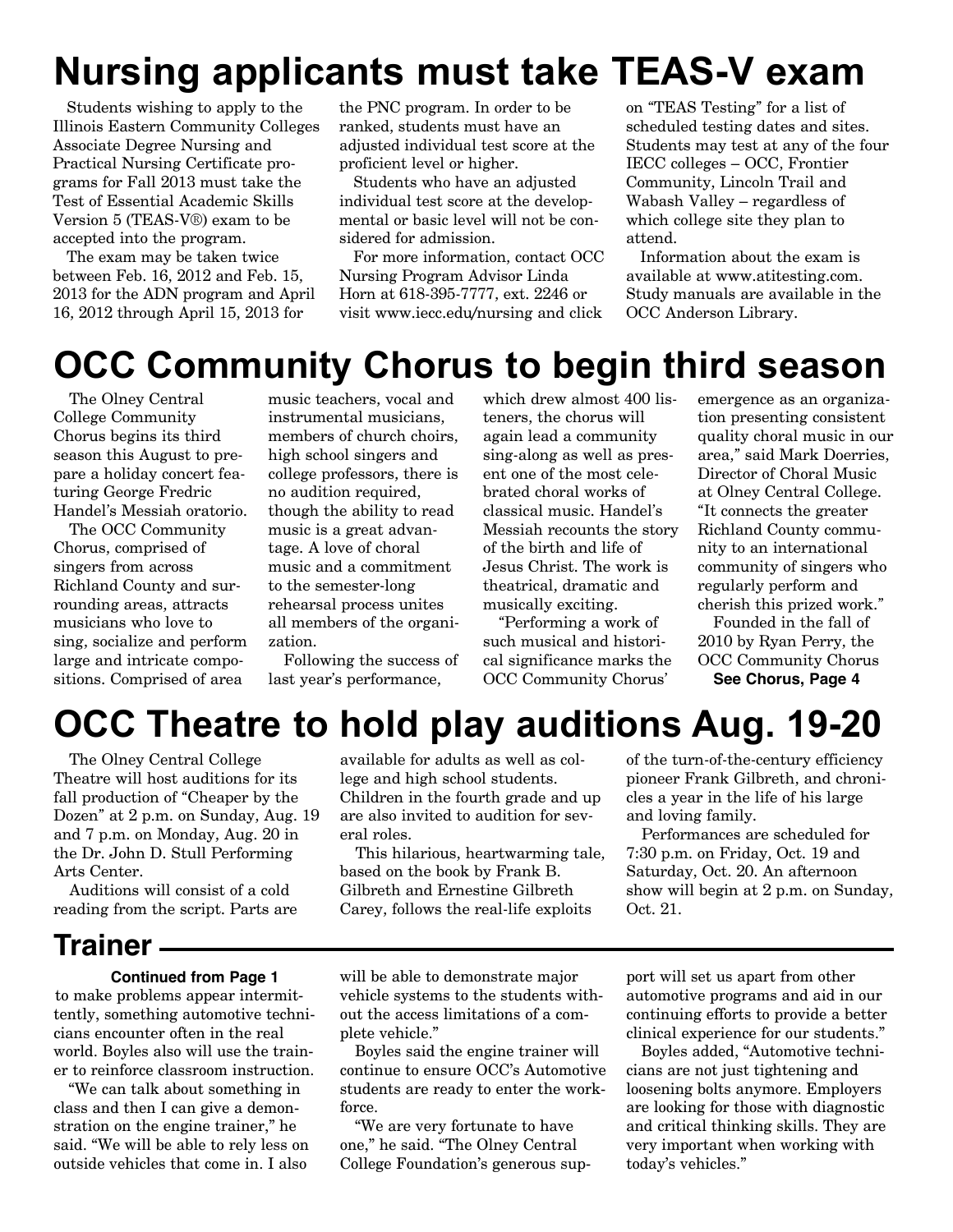# **Bookstore seeks designs for new mural or painting**

Students, staff and faculty are invited to participate in a contest to design a new mural or painting for the wall outside the OCC Bookstore.

The Bookstore is sponsoring the contest.

The winners will have their drawing, in part or in whole, painted on the wall outside the Bookstore. Multiple drawings may be chosen and all winners will have their names painted onto the wall as the designer.

The design must be original artwork created by the submitter and contain some aspect of the OCC Knight. Preferred colors for the design are navy, Carolina blue and black and white. However, other colors will be accepted.

A committee comprised of OCC faculty and staff will select the winning entries, which will be approved by OCC

## **ONLINE PAYMENT**

Step 1: Log into your Entrata account with your username and password. Click on the Banner Web icon at the right-hand side of your screen.



**Banner Web** Records | Financial Aid | Transcript

Step 2: Click on Pay Tuition, Fees, and Other Charges Online — Credit Card to make your online Payment.

Student Records



If you encounter problems with making your online payment, please contact the IECC HelpDesk at 618-395- 5299 or toll-free 1-866-529-4322, ext. 4357.

President Rodney Ranes, Dean of Instruction Dr. Jeffery Cutchin and Director of Business Doug Shipman.

Honorable mention drawings chosen by the committee will receive Bookstore merchandise as prizes and their drawings may be used on signs or merchandise sold in the Bookstore in the future. Prizes will be awarded for any drawing chosen.

Those wishing to participate can stop by the Bookstore to pick up rules and a waiver form, which gives OCC the entire right, title and copyright of the design.

All entrants must sign a waiver when they submit a drawing in order to enter the contest.

Participants can submit as many entries as they wish, but a completed waiver form must accompany each entry.

## *Youth and adult Karate classes*

Olney Central College will offer two Karate classes on Tuesday and Thursday nights beginning Aug. 16.

The non-credit class for children in first through eighth grades will meet from 5 to 6 p.m. The cost is \$70 for the 16-week class.

The credit class for high school freshmen through adult will meet from 6 to 8 p.m.

To register for the classes, contact the Student Services Office at 395-7777.

To learn more about the classes, contact Charles Mick Jr. at 843-9631.

# **OCC emergency alerts**

Illinois Eastern Community Colleges has contracted with e2Campus to provide alert notification services.

The system will notify students and employees of campus emergencies and closures by e-mail and/or cell phone text message. Log onto Entrata and click on the alerts link to activate an account.

IECC Alerts is an opt-in service. While there is no direct cost for signing up for the service, you may be charged a text message fee by your cell phone provider. Please check your cell phone

plan to understand the costs you may incur using the service.

The system will be used to send text messages related to campus emergencies.



weather-related closures, test messages and notifications when accounts are about to expire.

If you do not have an Entrata account, please contact the Records Office at 395-7777.

## **LSC offers students free tutoring**

Need help bringing up a grade in one of your classes? The Learning Skills Center offers free tutoring in any subject taught at OCC.

Study guides and videos are available in several subjects.

If you have any special learn-

ing needs, come and see the LSC staff.

They will be glad to provide suggestions, help and/or accommodations.

The LSC is located in the back of the Anderson Library in Conference Room 4.